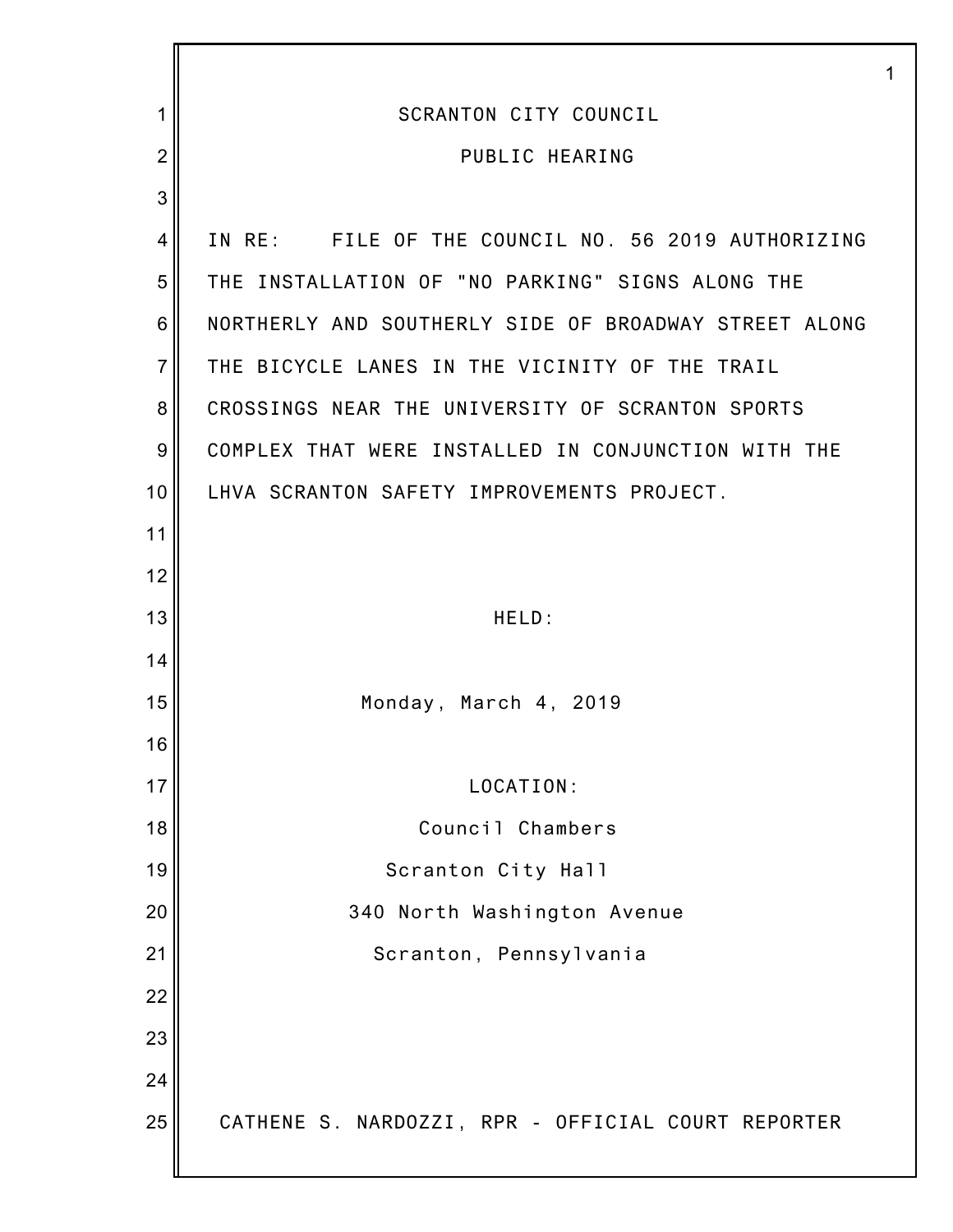| 1                | CITY OF SCRANTON COUNCIL:           |
|------------------|-------------------------------------|
| $\overline{2}$   |                                     |
| 3                | PATRICK ROGAN, PRESIDENT            |
| 4                | TIM PERRY, VICE-PRESIDENT           |
| 5                | WAYNE EVANS                         |
| 6                | WILLIAM GAUGHAN                     |
| $\overline{7}$   | <b>KYLE DONAHUE</b>                 |
| 8                | LORI REED, CITY CLERK               |
| $\boldsymbol{9}$ | KATHY CARRERA, ASSISTANT CITY CLERK |
| 10               | AMIL MINORA, SOLICITOR              |
| 11               |                                     |
| 12               |                                     |
| 13               |                                     |
| 14               |                                     |
| 15               |                                     |
| 16               |                                     |
| 17               |                                     |
| 18               |                                     |
| 19               |                                     |
| 20               |                                     |
| 21               |                                     |
| 22               |                                     |
| 23               |                                     |
| 24               |                                     |
| 25               |                                     |
|                  |                                     |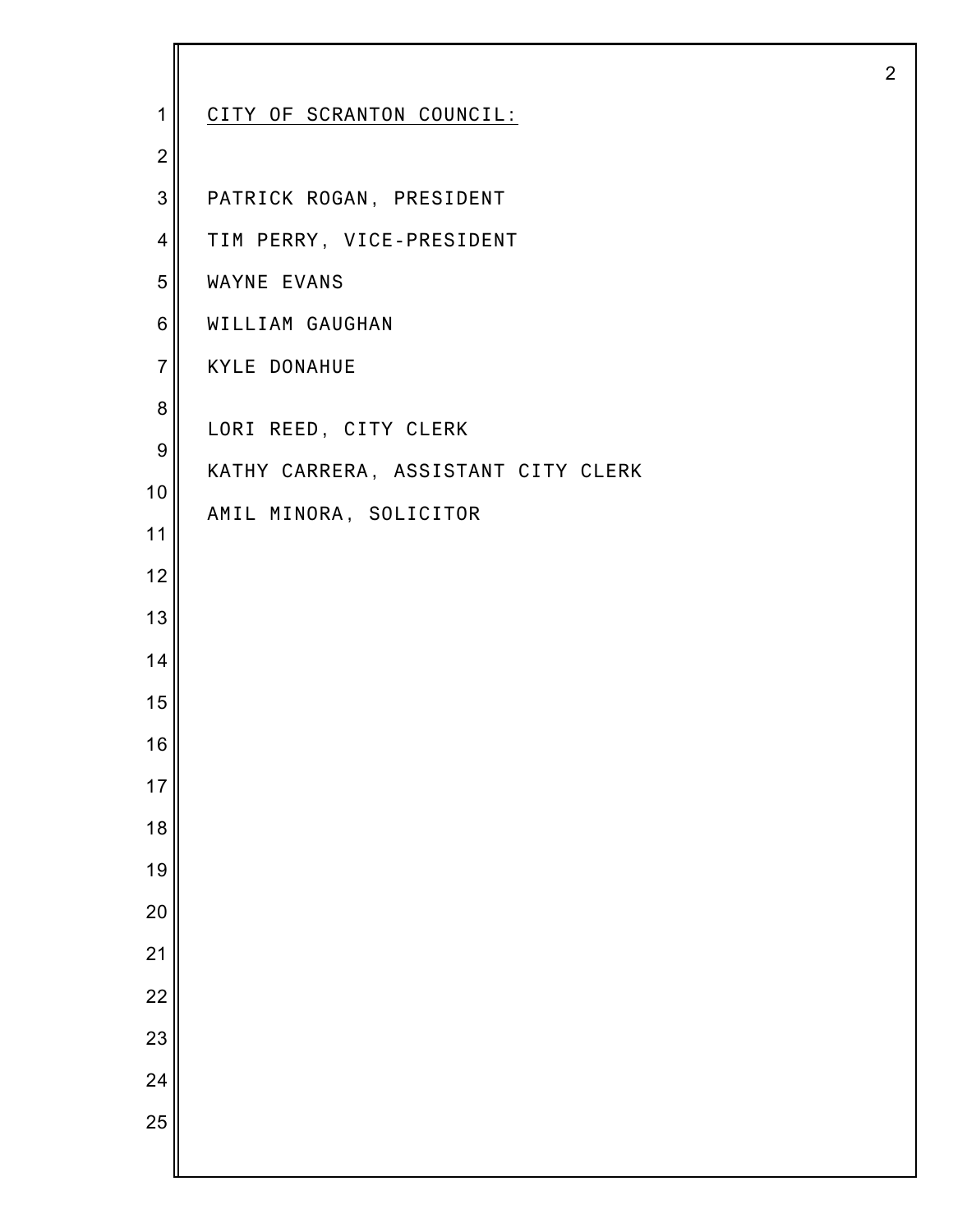1 2 3 4 5 6 7 8 9 10 11 12 13 14 15 16 17 18 19 20 21 22 23 24 25 3 MR. ROGAN: I'd like to call this public hearing to order. Our microphones are actually out so we need a little extra volume today. This public hearing is specifically regarding no parking signs on Broadway Street, so I know there are some people that signed in for this. Our regular meeting starts at 6:00 this is, again, just regarding that. Roll call, please? MS. CARRERA: Mr. Perry. MR. PERRY: Here. MS. CARRERA: Mr. Donahue. MR. DONAHUE: Here. MS. CARRERA: Mr. Evans. MR. EVANS: Here. MS. CARRERA: Mr. Gaughan. MR. GAUGHAN: Here. MS. CARRERA: Mr. Rogan. MR. ROGAN: Here. MS. REED: The purpose of said public hearing is to hear testimony and discuss the following: FILE OF THE COUNCIL NO. 56 2019 AUTHORIZING THE INSTALLATION OF "NO PARKING"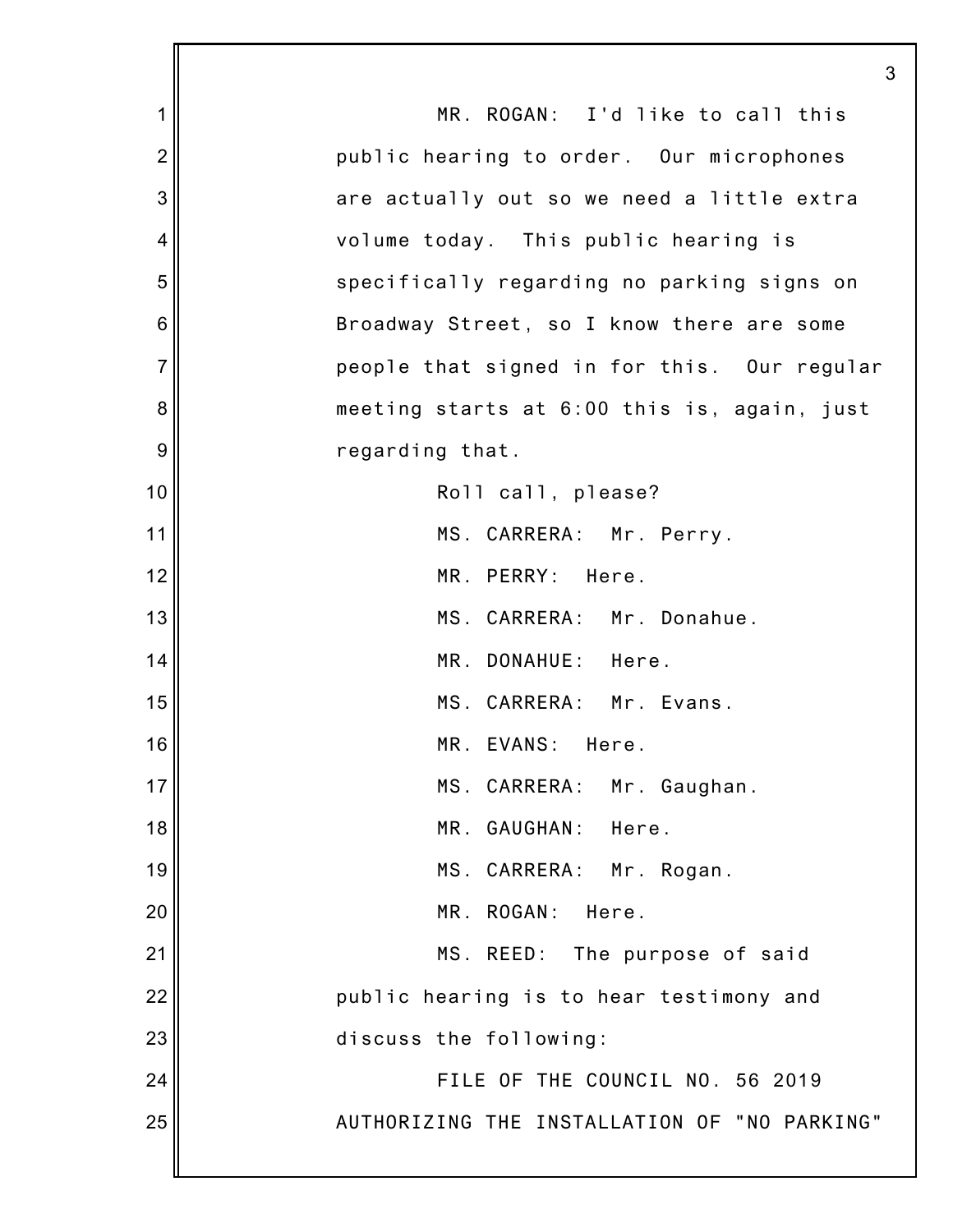SIGNS ALONG THE NORTHERLY AND SOUTHERLY SIDE OF BROADWAY STREET ALONG THE BICYCLE LANES IN THE VICINITY OF THE TRAIL CROSSINGS NEAR THE UNIVERSITY OF SCRANTON SPORTS COMPLEX THAT WERE INSTALLED IN CONJUNCTION WITH THE LHVA SCRANTON SAFETY IMPROVEMENTS PROJECT. MR. ROGAN: As I mentioned, the sign-in sheet a lot of people that signed in here wish to speak on general issues so anyone that would like to address council regarding no parking on Broadway. MS. FRANUS: The mics aren't working? MR. ROGAN: No, there's a circuit out. They're trying to straighten it out. MS. FRANUS: I am definitely in favor of "No Parking" signs. I myself ride a bike and many others do as well and when the University of Scranton put the field in they have also -- they widened the sidewalks so that instead of having two cars going one-way and two going the other way there would only be enough room for one car one way and another car another way. So when the University of Scranton

4

1

2

3

4

5

6

7

8

9

10

11

12

13

14

15

16

17

18

19

20

21

22

23

24

25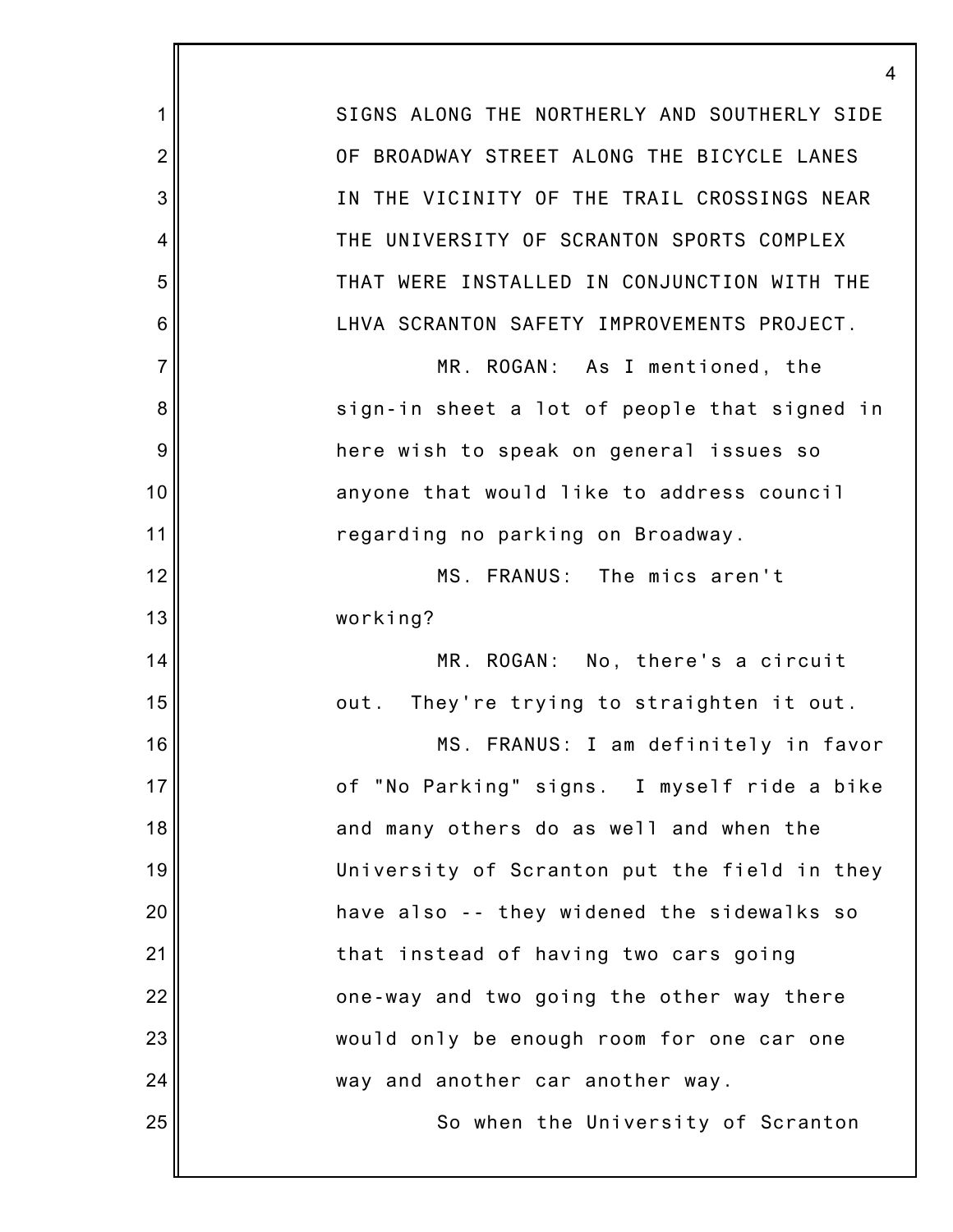has it's ball games people have been parking right in front of the field. You know, the bike lane is right in front of the field, right next to the field, and all of those cars that park there on either side they fill right up and sometimes the University of Scranton has their buses there and that's illegal to start with. They are not supposed to park their buses there but they do, but there is always cars there and there is no place for one bike.

1

2

3

4

5

6

7

8

9

10

11

12

13

14

15

16

17

18

19

20

21

22

23

24

25

So when you have those cars parked there then the cars trying to come down the street or up the street at the same time and it's this tight, tight squeeze because you have those cars there that aren't supposed to be parked there giving it less room than you should and it's not right because it's a bike lane and people don't have any place to go, you know, it's a bike lane and they are taking that away from the bikers. And that's a big trail for biking and for jogging and the bike lanes is very important.

And, like I said, they widened the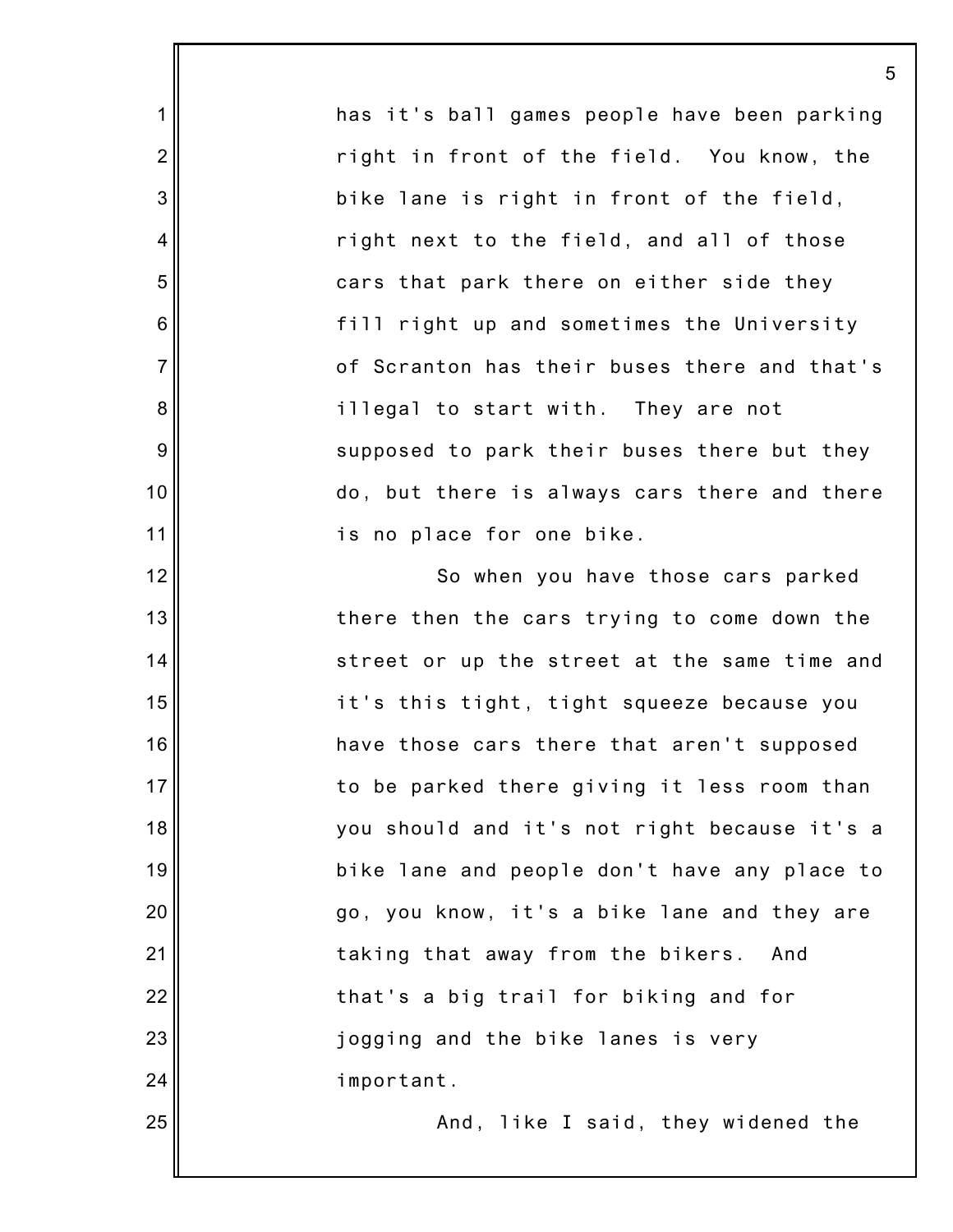sidewalk so there is less road room for cars to park so they absolutely should put no parking there but it should be enforced because they have were told the University of Scranton was told about not parking cars there and they still did it. They knew they weren't supposed to and they didn't care because when we talked to them about it they just hurry up and called, they made an announcement, "Hurry, move the car, the police are coming." They knew but they didn't care so you could put the signs there but you must enforce the law. So please do put those signs there.

6

1

2

3

4

5

6

7

8

9

10

11

12

13

14

15

16

17

18

19

20

21

22

23

24

25

It's very important for the bikers and for the just the general public. A person was killed at that intersection crossing the street, a jogger, so it's very important. Thank you.

MR. ROGAN: Thank you.

MR. SANTASIERO: Good evening. My name is Dan Santasiero and I live at 306 Third Avenue and the corner of Broadway way and I'm here to complain about the parking. As that woman just stated, I do have a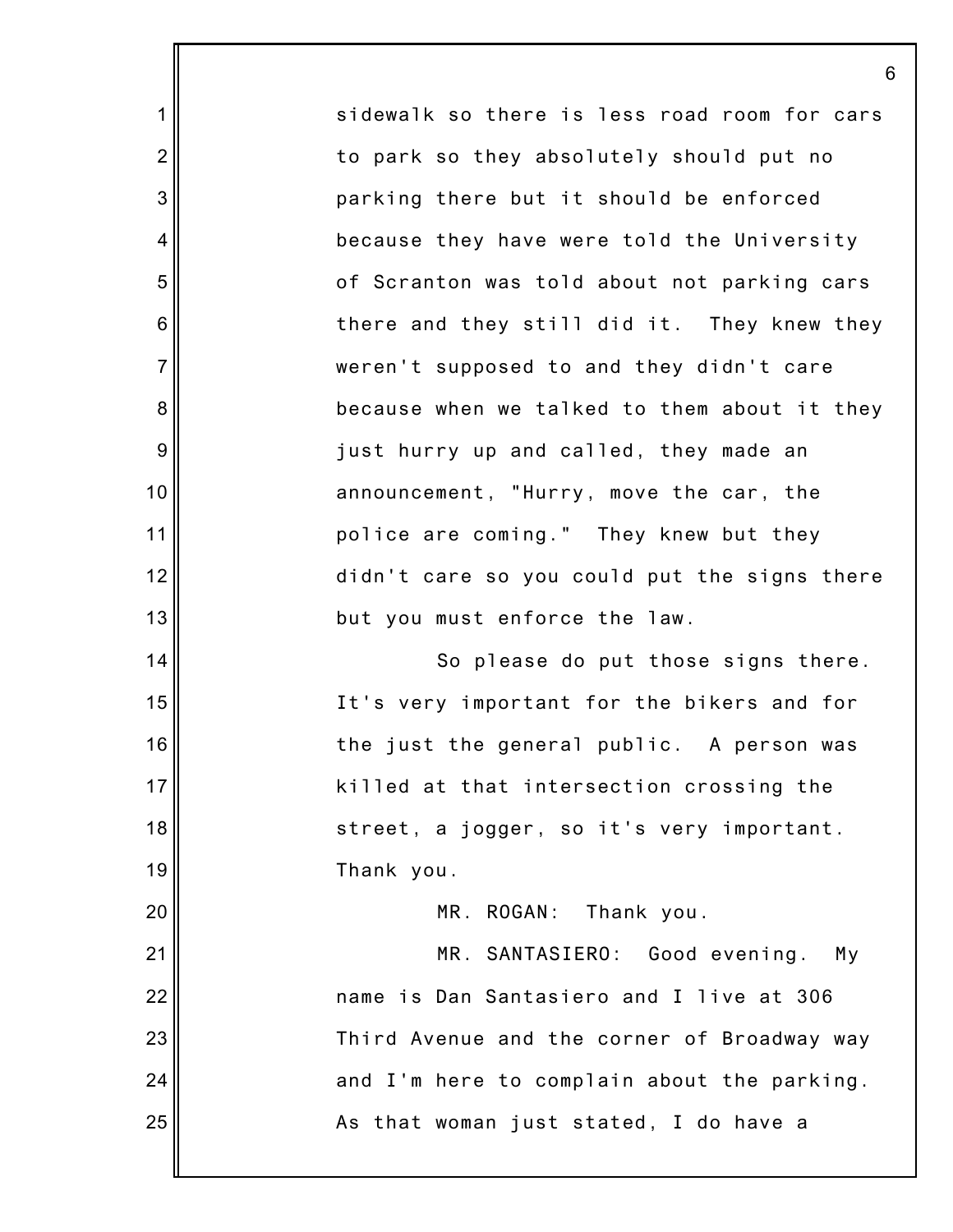|                | $\overline{7}$                               |
|----------------|----------------------------------------------|
| 1              | packet here that I prepared for everybody on |
| $\overline{2}$ | council if I could pass it?                  |
| 3              | MR. ROGAN:<br>Sure.                          |
| 4              | MR. SANTASIERO: Pass it out to you,          |
| 5              | and I'm working with Tom Welby on this       |
| $\,6$          | project and he sent Lori a letter. He is     |
| $\overline{7}$ | not going to be able to make it tonight so   |
| 8              | he asked me -- it's okay to approach?        |
| $\overline{9}$ | MR. ROGAN: Absolutely.                       |
| 10             | MR. SANTASIERO: That's the letter            |
| 11             | to Lori. If you look and see the letters     |
| 12             | and then you will see photographs of the     |
| 13             | problems that the neighbors are having. We   |
| 14             | have been complaining since December 16 when |
| 15             | this project started and the University of   |
| 16             | Scranton kept telling us they are going to   |
| 17             | do something about it. The final meeting we  |
| 18             | had they said it wasn't their problem no     |
| 19             | more it belonged to the City of Scranton and |
| 20             | the City of Scranton needed to control the   |
| 21             | parking by signs, so at that point we met    |
| 22             | with Mr. Graziano at the University's        |
| 23             | complex and showed him the pictures. You     |
| 24             | could see where the buses are on the         |
| 25             | intersections on the walkways. I just don't  |
|                |                                              |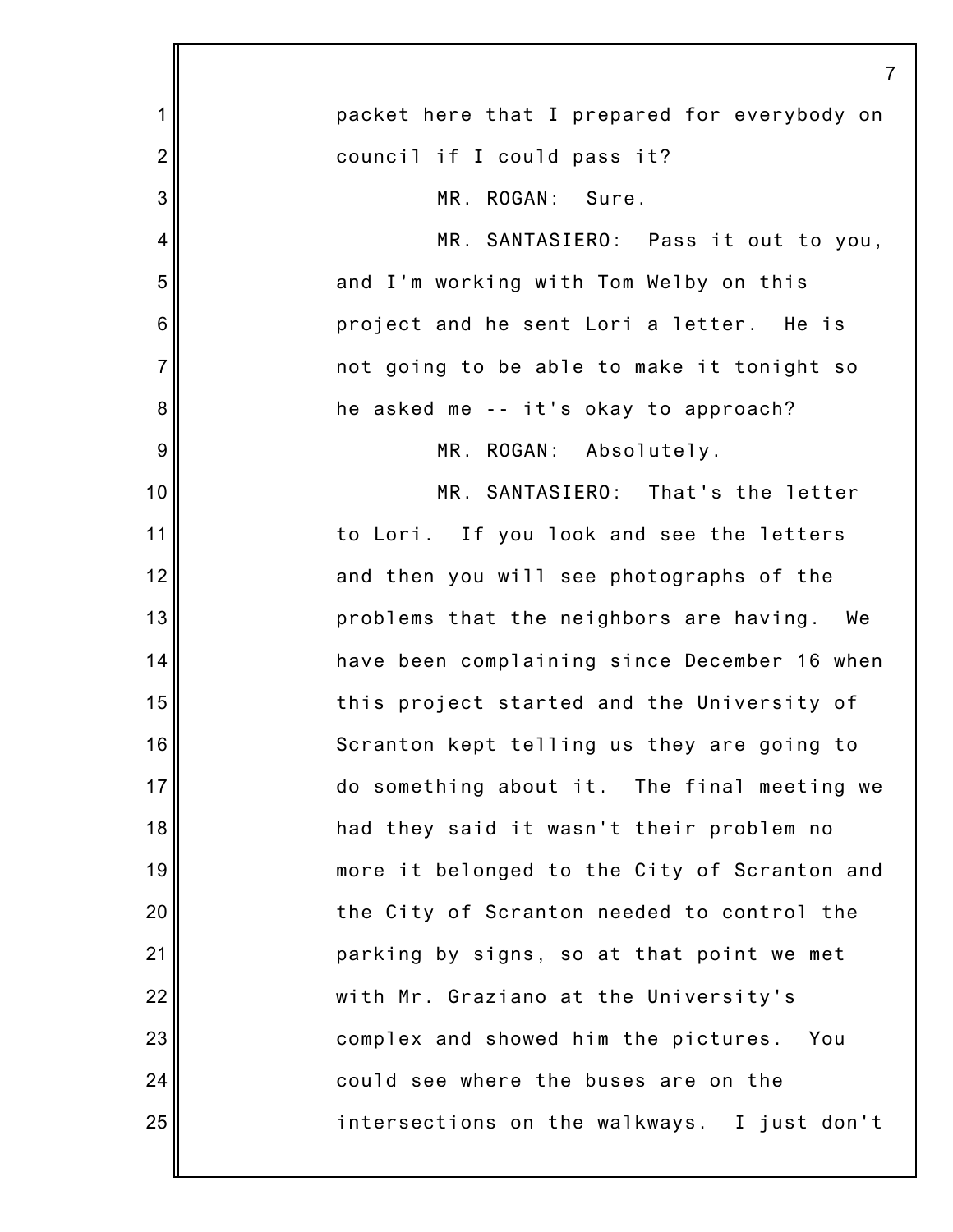|                | 8                                            |
|----------------|----------------------------------------------|
| $\mathbf 1$    | want to see anybody get hurt over there      |
| $\overline{2}$ | number one.                                  |
| 3              | Number two, they said they stopped           |
| 4              | the buses from coming onto the side streets. |
| 5              | As of Saturday afternoon at 5:30, I have a   |
| 6              | new video, it shows the bus coming across    |
| $\overline{7}$ | the bridge to pick the players up, turning   |
| 8              | into my street and then backing out into     |
| 9              | traffic and then pulling over. First of      |
| 10             | all, that's not what this deal was all       |
| 11             | about. It's a beautiful complex and it's     |
| 12             | very nice, but I don't think our             |
| 13             | neighborhood should have to suffer because   |
| 14             | of these problems that they are having and   |
| 15             | nobody wants to address them and it's very   |
| 16             | frustrating at this point. So I'm just       |
| 17             | asking you again, and the neighbors are      |
| 18             | asking, if there is anything we can do to    |
| 19             | help us out.                                 |
| 20             | And I don't see that on the agenda           |
| 21             | here tonight, we are just talking about the  |
| 22             | no parking in front of it. When we talked    |
| 23             | to Mr. Graziano he was going to include the  |
| 24             | side street.                                 |
| 25             | MS. REED: Actually, I spoke with             |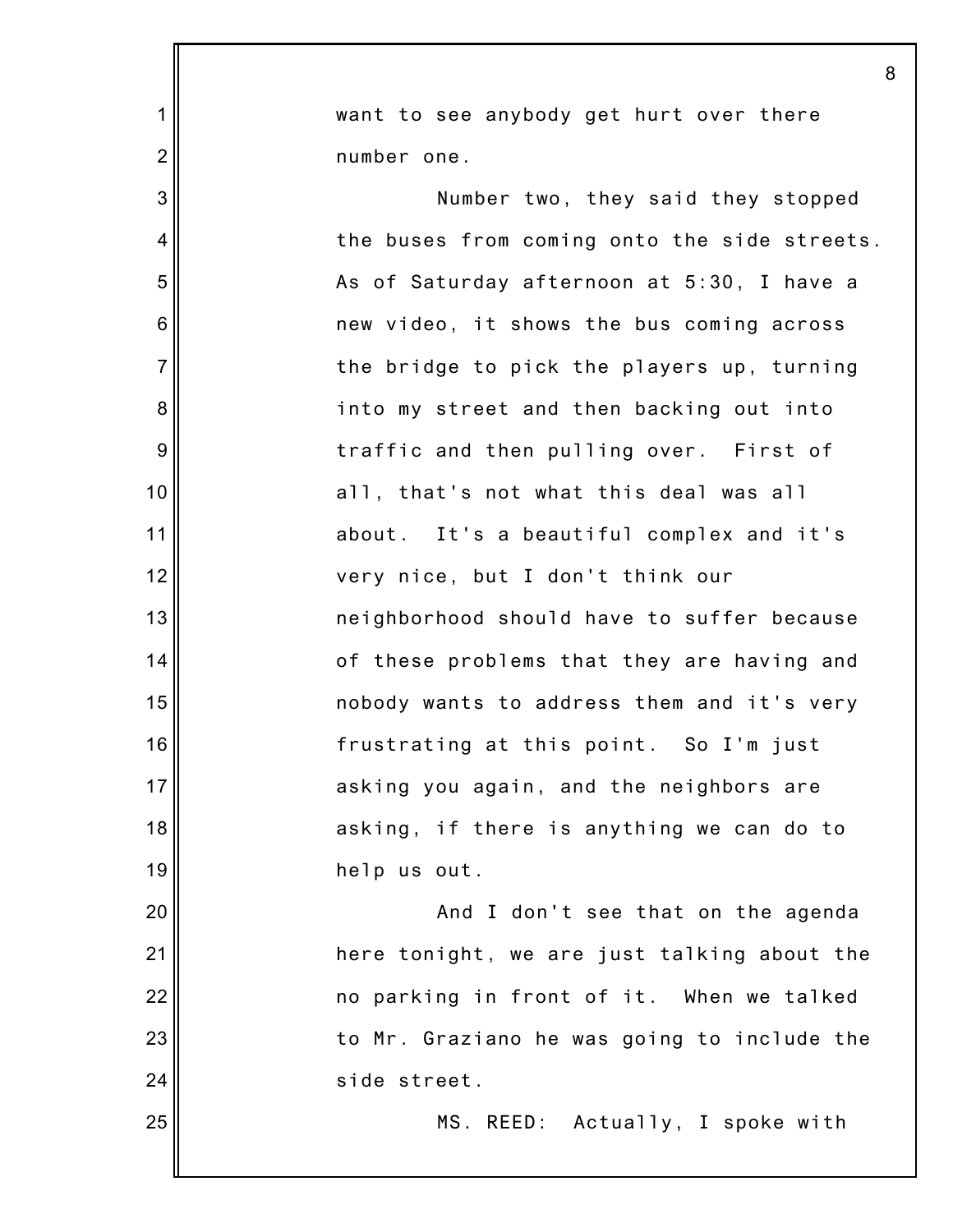1 2 3 4 5 6 7 8 9 10 11 12 13 14 15 16 17 18 19 20 21 22 23 24 25 9 the chief, we sent correspondence down, Chief Graziano, on December 19 when he received your petition for permanent parking, but tonight the Chief said that he did review it and he coordinated with the engineering department who is looking at it right now. MR. ROGAN: So there are two separate issues, no parking and permanent parking is still being looked into it in the engineer department but it's not -- (unintelligible.) MR. SANTASIERO: Time is getting late now and the fields are starting to get used and we are having problems already and it's only February or early March so once the school districts and everybody starts using it it gets to a point where myself and my neighbors can't get in and out of our driveways because once you back out of the driveway you can't turn left, you can't turn right, and the street is not wide enough to get an emergency vehicle. It's 29 feet from curb to curb. Average parking is probably 8 or 9 feet for each car off the curb. That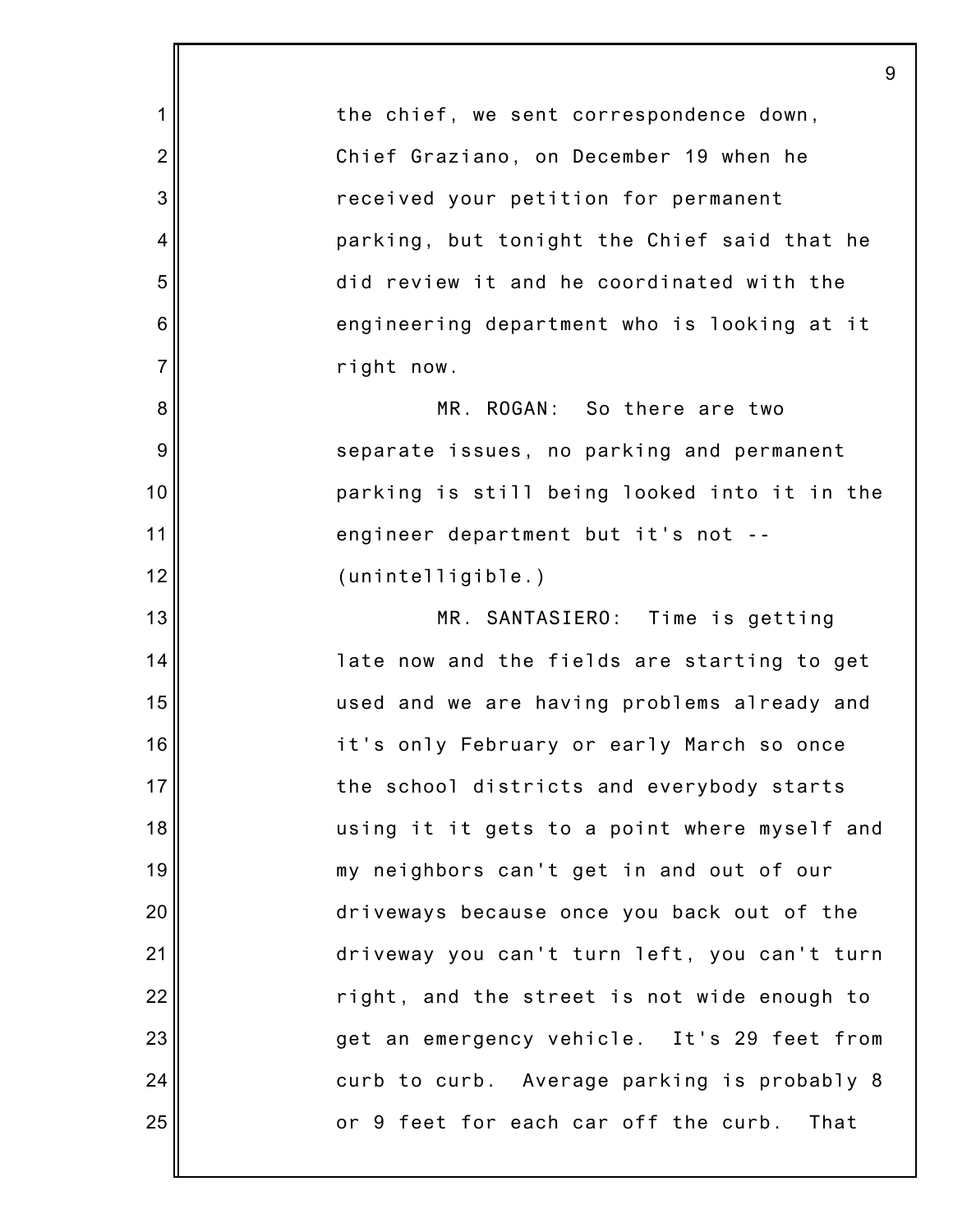|                  | 10                                           |
|------------------|----------------------------------------------|
| 1                | doesn't leave much to get a fire truck up to |
| $\overline{2}$   | the building so I appreciate whatever you    |
| $\mathbf{3}$     | can do. Thank you.                           |
| $\overline{4}$   | MR. ROGAN: Is there anyone else who          |
| 5                | would like to address the parking            |
| $\,6$            | legislation specifically? If not, this       |
| $\overline{7}$   | meeting is adjourned.                        |
| $\boldsymbol{8}$ |                                              |
| $\boldsymbol{9}$ |                                              |
| $10$             |                                              |
| 11               |                                              |
| 12               |                                              |
| 13               |                                              |
| 14               |                                              |
| 15               |                                              |
| 16               |                                              |
| 17               |                                              |
| 18               |                                              |
| 19               |                                              |
| 20               |                                              |
| 21               |                                              |
| 22               |                                              |
| 23               |                                              |
| 24               |                                              |
| 25               |                                              |
|                  |                                              |